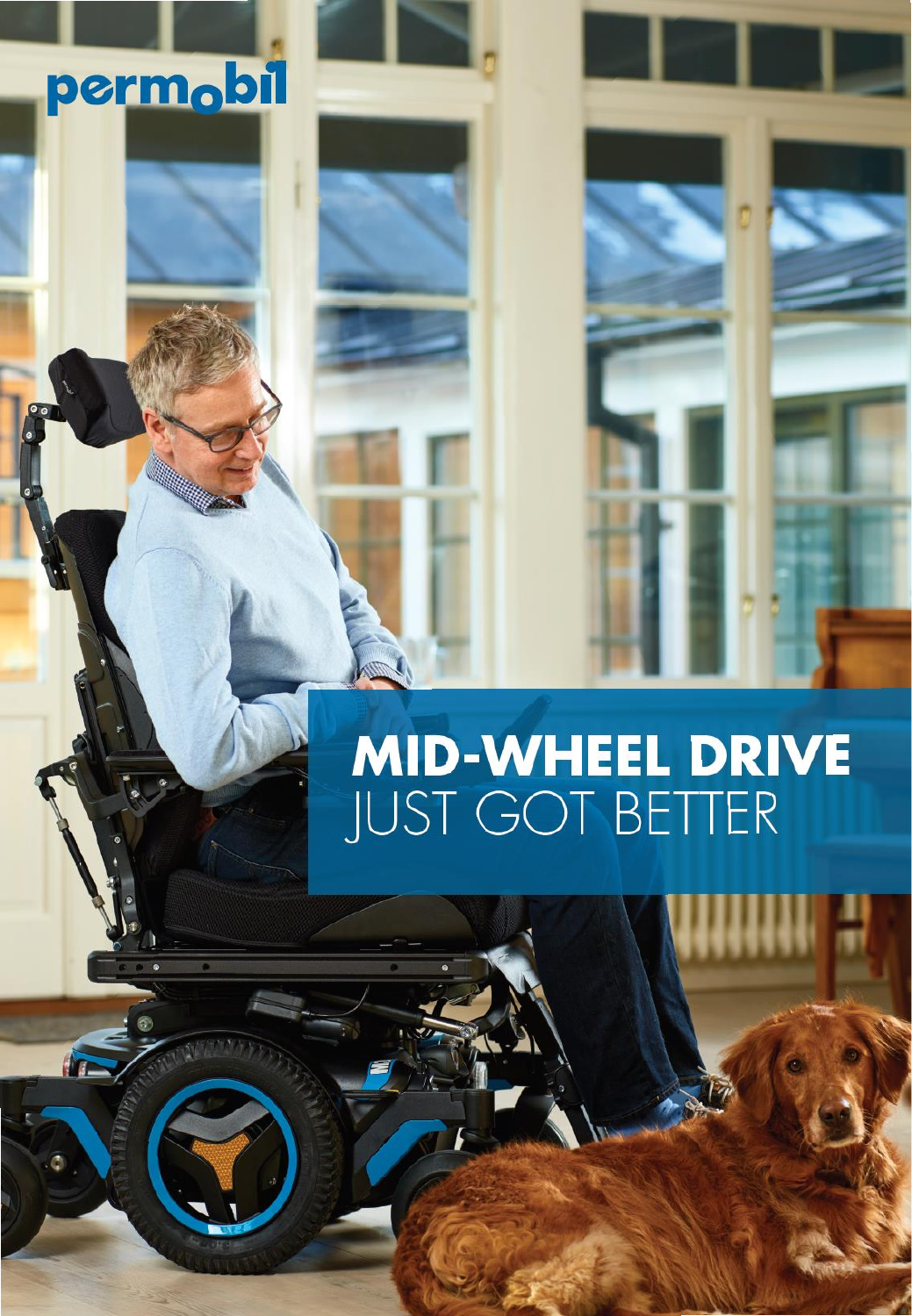### THE PERMOBIL M-SERIES: **REVOLUTIONISING THE POWER WHEELCHAIR** - AGAIN

For 50 years, Permobil has been at the forefront of power wheelchair technology. Our users are at the heart of what we do and the core of our innovation process. We involve users and customers, listen to their experiences and challenges in their everyday life to develop innovative solutions and enabling them to live the life they desire.

With our M-Series, we've rethought what a mid-wheel chair can do, from the ground up. The M3 Corpus® offers a formidable combination of chassis and seat, is intuitive to drive and easy to service.

When developing new products we always have our Permobil values in mind.



We take care of our users, the users take care of us.

We are in constant motion.

The M300/M400 Corpus 3G has been on the market for five years serving as the everyday chair for many users.

Listening to the experience of these users we've learned that the solution could get even better. To improve mid-wheel drive confidence we have taken the suspension and anti-flutter to the next level.

The complete selection of the new features for the M-series will enable users to participate and be more independent.

Therefore we are discontinuing the M300/M400 Corpus. Please take the time to discover the new Permobil M3 Corpus.

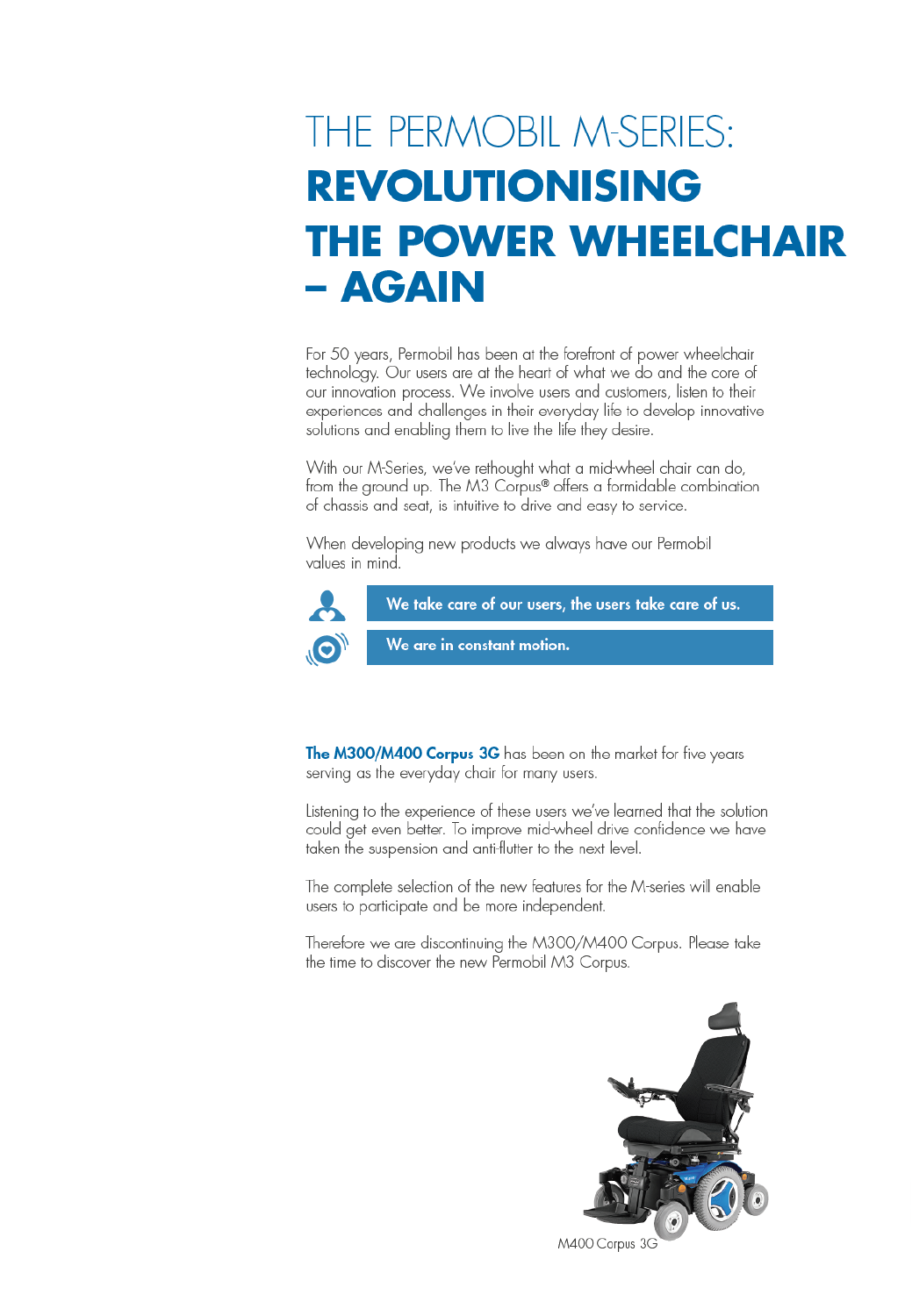#### THE M-SERIES SETS **A NEW STANDARD FOR MID-WHEEL POWER CHAIRS.**

The M3 Corpus central driving position and small footprint gives users natural control and greater manoeuvrability, for a more comfortable driving experience, in the home and outside it.

**SUSPENSION** Smooth suspension: provides superb comfort, stability and grip on slopes and obstacles, indoors and out. Simple design is easy to service. Fewer parts means fewer spares needed. **ACTIVE HEIGHT** Active Height seat elevation: all day long participation means no more missing out. 300 mm at up to 5 km/h is highest currently possible in a mid-wheel chair. Same design as Permobil front-wheel drive means easy servicing. **ACTIVE REACH** More of the world is in reach 300 mm of seat elevation and up to 20° of forward tilt. No other mid-wheel chair offers forward tilt. **FOOTPRINT** The combination of smaller castor wheels and shorter base creates a small footprint and makes manoeuvrability in tight spaces easier. **ANTI-FLUTTER** Improved anti-flutter design enables smooth steering and stable straight-line driving performance. · Adiustment free. . Not sensitive to temperature. · Accurate known friction level.

Your confident drive